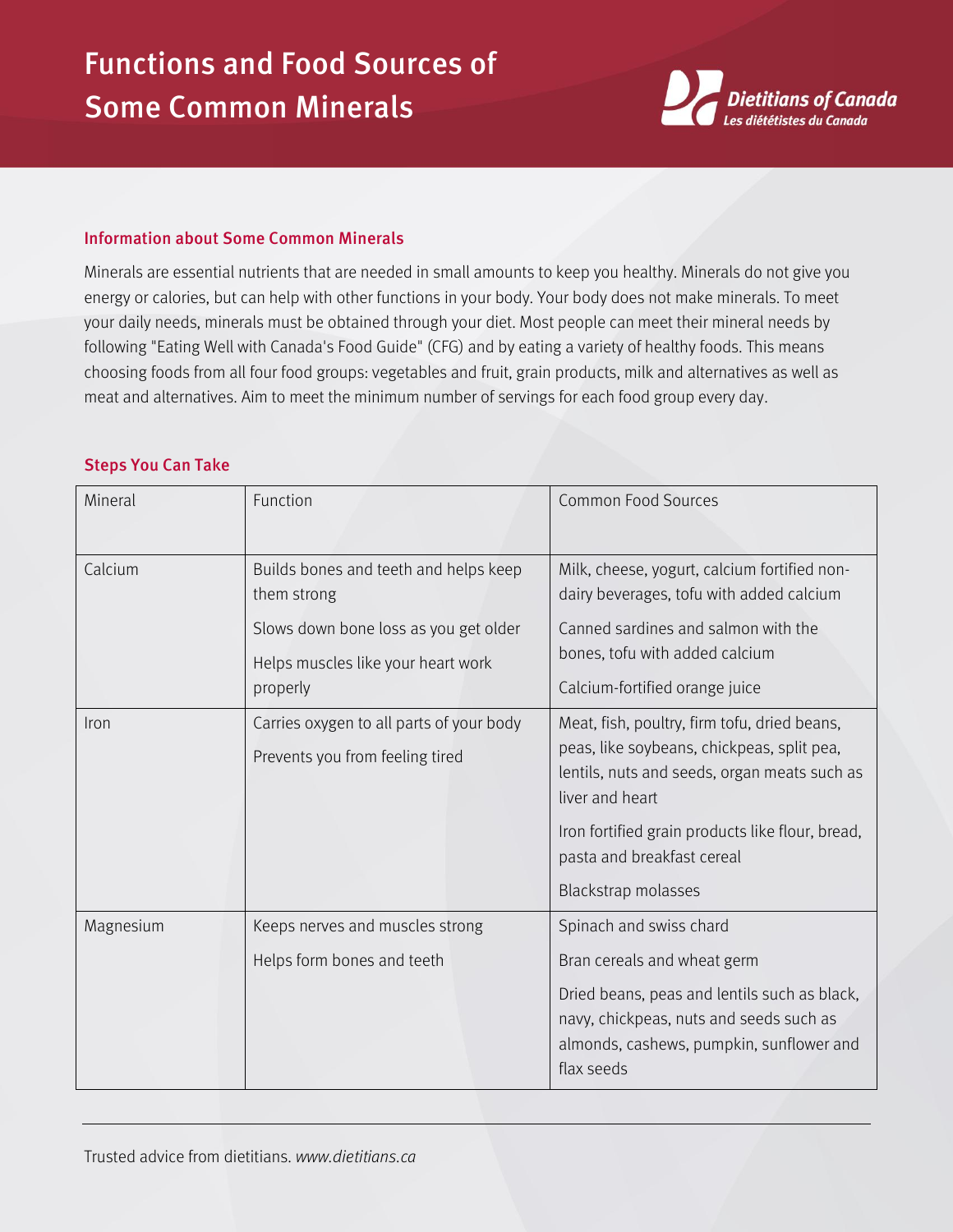

| Potassium | Keeps fluids balanced in blood and tissue                                                                                                   | Bananas, papaya, sweet potato,                                                                                                                                                                                                                                         |
|-----------|---------------------------------------------------------------------------------------------------------------------------------------------|------------------------------------------------------------------------------------------------------------------------------------------------------------------------------------------------------------------------------------------------------------------------|
|           | Helps in controlling blood pressure<br>Allows nerves and muscles to work<br>together                                                        | dark leafy greens, avocado, prune juice,<br>tomato juice, orange juice<br>Milk, yogurt<br>Dried beans such as navy, pinto and black<br>beans, chickpeas, lentils, beef, pork, fish,<br>nuts and seeds such as pistachio, almonds,<br>pumpkin, flax and sunflower seeds |
| Zinc      | Needed for growth and development<br>Maintains a healthy immune system<br>Important for wound healing<br>Helps the body use other nutrients | Yogurt, milk, cheese<br>Dried beans like adzuki, kidney, navy, pinto<br>and soybeans, lentils, pumpkin seeds and<br>sunflower seeds, liver, meat, poultry, fish<br>and seafood.                                                                                        |

## Steps for Special Consideration

Some minerals need the help of other nutrients to perform their functions well in your body. These include:

Calcium: Vitamin D helps you to absorb the calcium from foods. Vitamin D is found in fortified milk and soy or rice beverages, eggs, fish (for example salmon and tuna), and organ meats like liver and heart. You don't need to take the vitamin D at the same time as the calcium but it is important to get vitamin D each day.

Iron: Plant sources of iron are not as easily absorbed as animal sources. Choosing vitamin C rich foods at the same time as plant sources of iron will help you to absorb more iron from the plant foods. Vitamin C rich foods include citrus fruits, tomatoes, potatoes, sweet peppers and strawberries. For example the vitamin C in tomatoes will help your body absorb iron from beans in a vegetarian chilli.

Most people can meet their mineral needs through a healthy diet. Certain people need extra minerals in the form of a supplement, in addition to following the CFG. These include: